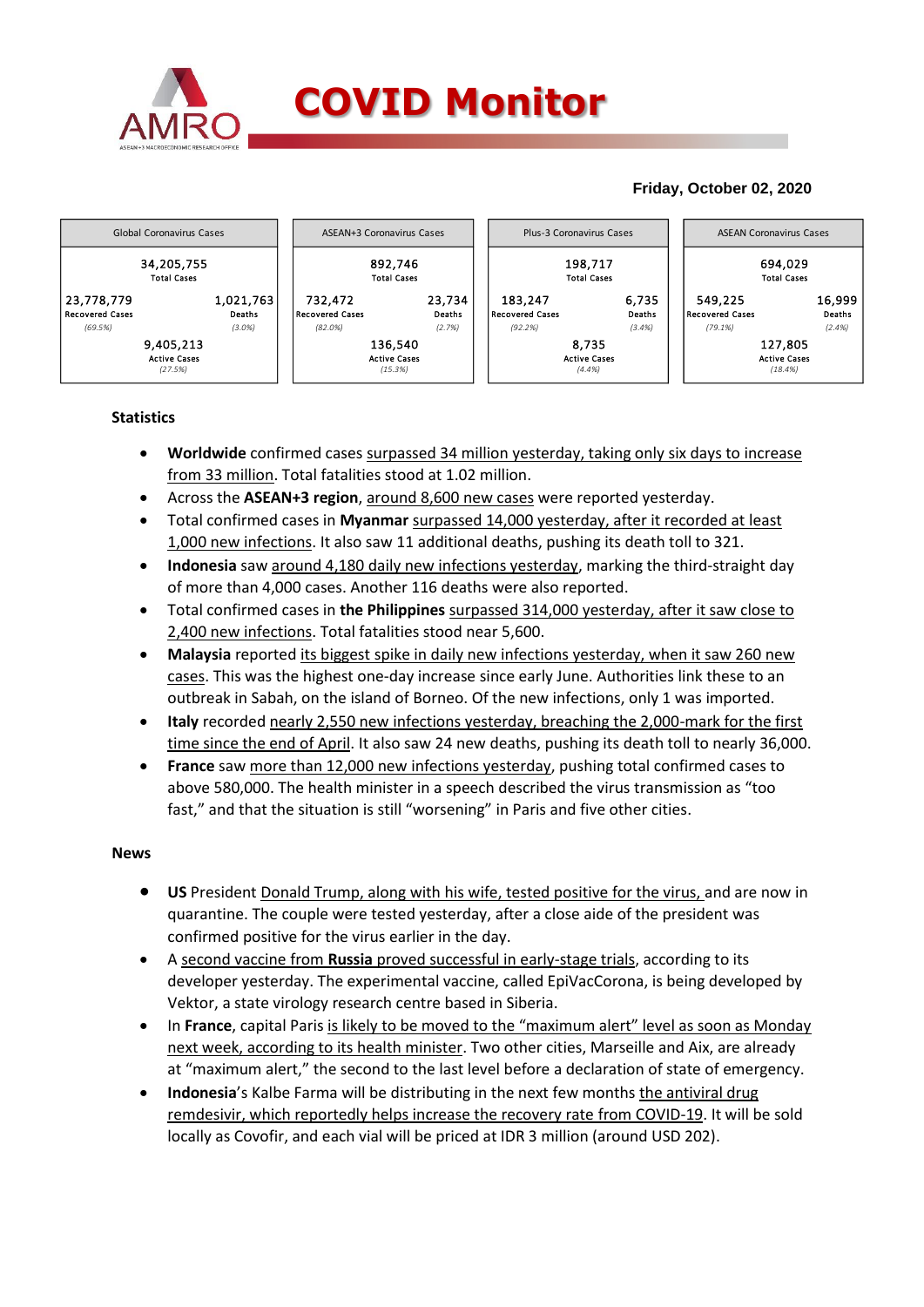

Overview of Confirmed COVID-19 Cases

| 34,205,755<br>237,662<br>$-88,878$<br>0.7<br>1,021,763<br>7,602<br>3.0<br>23,778,779<br>69.5<br>9,405,213<br>72.5<br>892,746<br>8,594<br>191<br>$1.0\,$<br>23,734<br>2.7<br>732,472<br>136,540<br>72.4<br>191<br>82.0<br>198,717<br>738<br>75<br>8,735<br>84.7<br>0.4<br>6,735<br>6<br>3.4<br>183,247<br>92.2<br>116<br>2.4<br>127,805<br>83.1<br>694,029<br>7,856<br>1.1<br>16,999<br>185<br>549,225<br>79.1<br>99.8<br>85,424<br>61<br>12<br>0.0<br>3<br>0.0<br>$\mathsf 0$<br>5.4<br>94.3<br>194<br>4,634<br>80,596<br>$\mathbf 2$<br>5,097<br>10<br>1.3<br>$\pmb{0}$<br>155<br>97.0<br>668<br>0.2<br>105<br>2.1<br>4,837<br>94.9<br>5.2<br>653<br>84<br>0.8<br>1,580<br>5<br>1.9<br>6,583<br>92.2<br>84,244<br>670<br>76,081<br>90.3<br>1.2<br>23,952<br>460<br>63<br>$-14$<br>0.3<br>416<br>1.7<br>21,733<br>90.7<br>1,803<br>92.5<br>$\mathbf{1}$<br>15.5<br>1.5<br>3.7<br>78.8<br>291,182<br>1,079<br>4,174<br>$-110$<br>10,856<br>116<br>218,487<br>75.0<br>61,839<br>7.8<br>11,484<br>346<br>260<br>171<br>$\mathsf 0$<br>1.2<br>1,334<br>88.4<br>Malaysia<br>2.3<br>136<br>10,014<br>87.2<br>$-6$<br>82.7<br>314,079<br>2,385<br>21.7<br>0.8<br>5,562<br>58<br>1.8<br>254,223<br>80.9<br>54,294<br>2,854<br>3.3<br>19<br>0.0<br>27<br>$\mathbf 0$<br>0.0<br>57,512<br>99.6<br>57,784<br>10,134<br>$-4$<br>99.5<br>245<br>0.1<br>3,575<br>53<br>6<br>0.2<br>59<br>$\mathbf 0$<br>1.7<br>3,384<br>94.7<br>132<br>96.3<br>$\mathbf{1}$<br>146<br>324<br>0.0<br>$\mathbf 0$<br>0.0<br>$\overline{3}$<br>$\mathbf 1$<br>99.3<br>Brunei Darussalam<br>$\mathbf 0$<br>$\mathbf 0$<br>2.1<br>142<br>97.3<br>98.9<br>Cambodia<br>278<br>17<br>0.1<br>0.4<br>$\mathsf 0$<br>$\mathsf 0$<br>0.0<br>275<br>98.9<br>3<br>$\mathbf 1$<br>$\mathbf 1$<br>$\overline{\mathbf{3}}$<br>23<br>0.0<br>$\mathbf 0$<br>$\mathbf 0$<br>$\mathbf 0$<br>95.7<br>Lao PDR<br>$\Omega$<br>0.0<br>0.0<br>22<br>95.7<br>$\mathbf 1$<br>14,383<br>62<br>4156<br>31.1<br>269<br>1,010<br>18.9<br>7.6<br>321<br>11<br>2.2<br>28.9<br>9,906<br>Myanmar<br>1,095<br>0.0<br>0.1<br>50<br>95.4<br>11<br>$\mathbf{1}$<br>$\mathbf{1}$<br>35<br>$\mathbf 0$<br>3.2<br>1,010<br>92.2<br>Vietnam<br>226.4<br>1,270<br>2.2<br>$\overline{7}$<br>8.3<br>19,521<br>24.4<br>121,059<br>10,511<br>2,607<br>10,023<br>16.1<br>91,515<br>Belgium<br>589,825<br>9,075<br>198.8<br>701<br>478,431<br>18.9<br>12,918<br>2.2<br>31,816<br>47<br>5.4<br>79,578<br>13.5<br>France<br>295,539<br>3,562<br>2,626<br>31.6<br>184<br>0.9<br>9,509<br>14<br>3.2<br>258,220<br>87.4<br>27,810<br>90.6<br>Germany<br>42.3<br>698<br>0.8<br>83.4<br>317,409<br>5,270<br>2,548<br>35,918<br>24<br>11.3<br>228,844<br>72.1<br>52,647<br>Italy<br>129,283<br>7,481<br>3,295<br>190.7<br>$-73$<br>6,470<br>13<br>5.0<br>4,111<br>29,404<br>77.3<br>Netherlands<br>2.6<br>$\sim$<br>93.1<br>201.0<br>$-11,503$<br>182<br>150,376<br>19.3<br>53,521<br>778,607<br>16,613<br>9,419<br>1.2<br>31,973<br>4.1<br>Spain<br>139<br>53,832<br>550<br>63.6<br>1.0<br>2,074<br>$\mathsf 0$<br>3.9<br>45,300<br>6,458<br>88.0<br>Switzerland<br>6,226<br>84.2<br>$-188$<br>59<br>United Kingdom<br>462,775<br>6,881<br>6,929<br>103.0<br>1.5<br>46,791<br>10.1<br>$\overline{\phantom{a}}$<br>÷<br>Brazil<br>91.7<br>4,847,092<br>22,931<br>36,157<br>171.1<br>2,744<br>0.8<br>728<br>3.0<br>4,299,659<br>402,753<br>144,680<br>88.7<br>162,930<br>1,823<br>48.2<br>$-293$<br>22<br>15,014<br>90.8<br>4,309<br>9,368<br>5.7<br>138,548<br>85.0<br>Canada<br>1.1<br>765,002<br>16,794<br>307.4<br>$-391$<br>141,574<br>81.5<br>14,001<br>1.9<br>20,288<br>3,351<br>2.7<br>603,140<br>78.8<br>Argentina<br>94.6<br>748,315<br>5,888<br>5,099<br>40.1<br>46<br>0.7<br>78,078<br>432<br>10.4<br>629,630<br>40,607<br>Mexico<br>84.1<br>814,829<br>3,061<br>93.3<br>$\overline{7}$<br>0.4<br>32,463<br>67<br>690,528<br>91,838<br>88.7<br>Peru<br>24,824<br>4.0<br>84.7<br>1,915<br>42.5<br><b>United States</b><br>7,224,805<br>21,824<br>134.1<br>0.6<br>853<br>2.9<br>2,860,650<br>4,157,102<br>44,394<br>207,053<br>39.6<br>0.5<br>$-5$<br>$\overline{2}$<br>94.7<br>27,109<br>1.044<br>13<br>0.0<br>890<br>3.3<br>24,786<br>1,433<br>91.4<br>$-5,337$<br>6,394,068<br>81,484<br>1,095<br>1.6<br>1,021,094<br>84.0<br>59.5<br>1.3<br>99,773<br>5,273,201<br>82.5<br>4,669<br>461,044<br>5,479<br>3,825<br>45.5<br>243<br>0.8<br>26,380<br>211<br>5.7<br>383,368<br>83.2<br>51,296<br>88.9<br>1,179,634<br>8,835<br>60.3<br>464<br>0.8<br>1.8<br>198,109<br>83.2<br>8,046<br>20,796<br>166<br>960,729<br>81.4<br>492<br>14.2<br>74<br>0.1<br>10,557<br>96.8<br>335,097<br>9,639<br>4,794<br>26<br>1.4<br>319,746<br>95.4 | Economy          | <b>Total</b><br>Cases | Cases per 1M<br>Population | <b>New</b><br>Cases | <b>New Cases</b><br>per 1M Pop. | <b>New Cases</b><br>$(7$ -day avg) <sup>1</sup> | ∆New Cases | ∆% New<br>Cases | <b>Total</b><br><b>Deaths</b> | <b>New</b><br><b>Deaths</b> | <b>Fatality</b><br><b>Rate (%)</b> | <b>Total</b><br>Recovered | Recovery<br><b>Rate (%)</b> | <b>Active</b><br>Cases | Resolved<br>cases $(%)2$ |
|----------------------------------------------------------------------------------------------------------------------------------------------------------------------------------------------------------------------------------------------------------------------------------------------------------------------------------------------------------------------------------------------------------------------------------------------------------------------------------------------------------------------------------------------------------------------------------------------------------------------------------------------------------------------------------------------------------------------------------------------------------------------------------------------------------------------------------------------------------------------------------------------------------------------------------------------------------------------------------------------------------------------------------------------------------------------------------------------------------------------------------------------------------------------------------------------------------------------------------------------------------------------------------------------------------------------------------------------------------------------------------------------------------------------------------------------------------------------------------------------------------------------------------------------------------------------------------------------------------------------------------------------------------------------------------------------------------------------------------------------------------------------------------------------------------------------------------------------------------------------------------------------------------------------------------------------------------------------------------------------------------------------------------------------------------------------------------------------------------------------------------------------------------------------------------------------------------------------------------------------------------------------------------------------------------------------------------------------------------------------------------------------------------------------------------------------------------------------------------------------------------------------------------------------------------------------------------------------------------------------------------------------------------------------------------------------------------------------------------------------------------------------------------------------------------------------------------------------------------------------------------------------------------------------------------------------------------------------------------------------------------------------------------------------------------------------------------------------------------------------------------------------------------------------------------------------------------------------------------------------------------------------------------------------------------------------------------------------------------------------------------------------------------------------------------------------------------------------------------------------------------------------------------------------------------------------------------------------------------------------------------------------------------------------------------------------------------------------------------------------------------------------------------------------------------------------------------------------------------------------------------------------------------------------------------------------------------------------------------------------------------------------------------------------------------------------------------------------------------------------------------------------------------------------------------------------------------------------------------------------------------------------------------------------------------------------------------------------------------------------------------------------------------------------------------------------------------------------------------------------------------------------------------------------------------------------------------------------------------------------------------------------------|------------------|-----------------------|----------------------------|---------------------|---------------------------------|-------------------------------------------------|------------|-----------------|-------------------------------|-----------------------------|------------------------------------|---------------------------|-----------------------------|------------------------|--------------------------|
|                                                                                                                                                                                                                                                                                                                                                                                                                                                                                                                                                                                                                                                                                                                                                                                                                                                                                                                                                                                                                                                                                                                                                                                                                                                                                                                                                                                                                                                                                                                                                                                                                                                                                                                                                                                                                                                                                                                                                                                                                                                                                                                                                                                                                                                                                                                                                                                                                                                                                                                                                                                                                                                                                                                                                                                                                                                                                                                                                                                                                                                                                                                                                                                                                                                                                                                                                                                                                                                                                                                                                                                                                                                                                                                                                                                                                                                                                                                                                                                                                                                                                                                                                                                                                                                                                                                                                                                                                                                                                                                                                                                                                                                    | Global           |                       |                            |                     |                                 |                                                 |            |                 |                               |                             |                                    |                           |                             |                        |                          |
|                                                                                                                                                                                                                                                                                                                                                                                                                                                                                                                                                                                                                                                                                                                                                                                                                                                                                                                                                                                                                                                                                                                                                                                                                                                                                                                                                                                                                                                                                                                                                                                                                                                                                                                                                                                                                                                                                                                                                                                                                                                                                                                                                                                                                                                                                                                                                                                                                                                                                                                                                                                                                                                                                                                                                                                                                                                                                                                                                                                                                                                                                                                                                                                                                                                                                                                                                                                                                                                                                                                                                                                                                                                                                                                                                                                                                                                                                                                                                                                                                                                                                                                                                                                                                                                                                                                                                                                                                                                                                                                                                                                                                                                    | ASEAN+3          |                       |                            |                     |                                 |                                                 |            |                 |                               |                             |                                    |                           |                             |                        |                          |
|                                                                                                                                                                                                                                                                                                                                                                                                                                                                                                                                                                                                                                                                                                                                                                                                                                                                                                                                                                                                                                                                                                                                                                                                                                                                                                                                                                                                                                                                                                                                                                                                                                                                                                                                                                                                                                                                                                                                                                                                                                                                                                                                                                                                                                                                                                                                                                                                                                                                                                                                                                                                                                                                                                                                                                                                                                                                                                                                                                                                                                                                                                                                                                                                                                                                                                                                                                                                                                                                                                                                                                                                                                                                                                                                                                                                                                                                                                                                                                                                                                                                                                                                                                                                                                                                                                                                                                                                                                                                                                                                                                                                                                                    | Plus-3           |                       |                            |                     |                                 |                                                 |            |                 |                               |                             |                                    |                           |                             |                        |                          |
|                                                                                                                                                                                                                                                                                                                                                                                                                                                                                                                                                                                                                                                                                                                                                                                                                                                                                                                                                                                                                                                                                                                                                                                                                                                                                                                                                                                                                                                                                                                                                                                                                                                                                                                                                                                                                                                                                                                                                                                                                                                                                                                                                                                                                                                                                                                                                                                                                                                                                                                                                                                                                                                                                                                                                                                                                                                                                                                                                                                                                                                                                                                                                                                                                                                                                                                                                                                                                                                                                                                                                                                                                                                                                                                                                                                                                                                                                                                                                                                                                                                                                                                                                                                                                                                                                                                                                                                                                                                                                                                                                                                                                                                    | <b>ASEAN</b>     |                       |                            |                     |                                 |                                                 |            |                 |                               |                             |                                    |                           |                             |                        |                          |
|                                                                                                                                                                                                                                                                                                                                                                                                                                                                                                                                                                                                                                                                                                                                                                                                                                                                                                                                                                                                                                                                                                                                                                                                                                                                                                                                                                                                                                                                                                                                                                                                                                                                                                                                                                                                                                                                                                                                                                                                                                                                                                                                                                                                                                                                                                                                                                                                                                                                                                                                                                                                                                                                                                                                                                                                                                                                                                                                                                                                                                                                                                                                                                                                                                                                                                                                                                                                                                                                                                                                                                                                                                                                                                                                                                                                                                                                                                                                                                                                                                                                                                                                                                                                                                                                                                                                                                                                                                                                                                                                                                                                                                                    |                  |                       |                            |                     |                                 |                                                 |            |                 |                               |                             |                                    |                           |                             |                        |                          |
|                                                                                                                                                                                                                                                                                                                                                                                                                                                                                                                                                                                                                                                                                                                                                                                                                                                                                                                                                                                                                                                                                                                                                                                                                                                                                                                                                                                                                                                                                                                                                                                                                                                                                                                                                                                                                                                                                                                                                                                                                                                                                                                                                                                                                                                                                                                                                                                                                                                                                                                                                                                                                                                                                                                                                                                                                                                                                                                                                                                                                                                                                                                                                                                                                                                                                                                                                                                                                                                                                                                                                                                                                                                                                                                                                                                                                                                                                                                                                                                                                                                                                                                                                                                                                                                                                                                                                                                                                                                                                                                                                                                                                                                    | China            |                       |                            |                     |                                 |                                                 |            |                 |                               |                             |                                    |                           |                             |                        |                          |
|                                                                                                                                                                                                                                                                                                                                                                                                                                                                                                                                                                                                                                                                                                                                                                                                                                                                                                                                                                                                                                                                                                                                                                                                                                                                                                                                                                                                                                                                                                                                                                                                                                                                                                                                                                                                                                                                                                                                                                                                                                                                                                                                                                                                                                                                                                                                                                                                                                                                                                                                                                                                                                                                                                                                                                                                                                                                                                                                                                                                                                                                                                                                                                                                                                                                                                                                                                                                                                                                                                                                                                                                                                                                                                                                                                                                                                                                                                                                                                                                                                                                                                                                                                                                                                                                                                                                                                                                                                                                                                                                                                                                                                                    | Hong Kong, China |                       |                            |                     |                                 |                                                 |            |                 |                               |                             |                                    |                           |                             |                        |                          |
|                                                                                                                                                                                                                                                                                                                                                                                                                                                                                                                                                                                                                                                                                                                                                                                                                                                                                                                                                                                                                                                                                                                                                                                                                                                                                                                                                                                                                                                                                                                                                                                                                                                                                                                                                                                                                                                                                                                                                                                                                                                                                                                                                                                                                                                                                                                                                                                                                                                                                                                                                                                                                                                                                                                                                                                                                                                                                                                                                                                                                                                                                                                                                                                                                                                                                                                                                                                                                                                                                                                                                                                                                                                                                                                                                                                                                                                                                                                                                                                                                                                                                                                                                                                                                                                                                                                                                                                                                                                                                                                                                                                                                                                    | Japan            |                       |                            |                     |                                 |                                                 |            |                 |                               |                             |                                    |                           |                             |                        |                          |
|                                                                                                                                                                                                                                                                                                                                                                                                                                                                                                                                                                                                                                                                                                                                                                                                                                                                                                                                                                                                                                                                                                                                                                                                                                                                                                                                                                                                                                                                                                                                                                                                                                                                                                                                                                                                                                                                                                                                                                                                                                                                                                                                                                                                                                                                                                                                                                                                                                                                                                                                                                                                                                                                                                                                                                                                                                                                                                                                                                                                                                                                                                                                                                                                                                                                                                                                                                                                                                                                                                                                                                                                                                                                                                                                                                                                                                                                                                                                                                                                                                                                                                                                                                                                                                                                                                                                                                                                                                                                                                                                                                                                                                                    | Korea            |                       |                            |                     |                                 |                                                 |            |                 |                               |                             |                                    |                           |                             |                        |                          |
|                                                                                                                                                                                                                                                                                                                                                                                                                                                                                                                                                                                                                                                                                                                                                                                                                                                                                                                                                                                                                                                                                                                                                                                                                                                                                                                                                                                                                                                                                                                                                                                                                                                                                                                                                                                                                                                                                                                                                                                                                                                                                                                                                                                                                                                                                                                                                                                                                                                                                                                                                                                                                                                                                                                                                                                                                                                                                                                                                                                                                                                                                                                                                                                                                                                                                                                                                                                                                                                                                                                                                                                                                                                                                                                                                                                                                                                                                                                                                                                                                                                                                                                                                                                                                                                                                                                                                                                                                                                                                                                                                                                                                                                    |                  |                       |                            |                     |                                 |                                                 |            |                 |                               |                             |                                    |                           |                             |                        |                          |
|                                                                                                                                                                                                                                                                                                                                                                                                                                                                                                                                                                                                                                                                                                                                                                                                                                                                                                                                                                                                                                                                                                                                                                                                                                                                                                                                                                                                                                                                                                                                                                                                                                                                                                                                                                                                                                                                                                                                                                                                                                                                                                                                                                                                                                                                                                                                                                                                                                                                                                                                                                                                                                                                                                                                                                                                                                                                                                                                                                                                                                                                                                                                                                                                                                                                                                                                                                                                                                                                                                                                                                                                                                                                                                                                                                                                                                                                                                                                                                                                                                                                                                                                                                                                                                                                                                                                                                                                                                                                                                                                                                                                                                                    | Indonesia        |                       |                            |                     |                                 |                                                 |            |                 |                               |                             |                                    |                           |                             |                        |                          |
|                                                                                                                                                                                                                                                                                                                                                                                                                                                                                                                                                                                                                                                                                                                                                                                                                                                                                                                                                                                                                                                                                                                                                                                                                                                                                                                                                                                                                                                                                                                                                                                                                                                                                                                                                                                                                                                                                                                                                                                                                                                                                                                                                                                                                                                                                                                                                                                                                                                                                                                                                                                                                                                                                                                                                                                                                                                                                                                                                                                                                                                                                                                                                                                                                                                                                                                                                                                                                                                                                                                                                                                                                                                                                                                                                                                                                                                                                                                                                                                                                                                                                                                                                                                                                                                                                                                                                                                                                                                                                                                                                                                                                                                    |                  |                       |                            |                     |                                 |                                                 |            |                 |                               |                             |                                    |                           |                             |                        |                          |
|                                                                                                                                                                                                                                                                                                                                                                                                                                                                                                                                                                                                                                                                                                                                                                                                                                                                                                                                                                                                                                                                                                                                                                                                                                                                                                                                                                                                                                                                                                                                                                                                                                                                                                                                                                                                                                                                                                                                                                                                                                                                                                                                                                                                                                                                                                                                                                                                                                                                                                                                                                                                                                                                                                                                                                                                                                                                                                                                                                                                                                                                                                                                                                                                                                                                                                                                                                                                                                                                                                                                                                                                                                                                                                                                                                                                                                                                                                                                                                                                                                                                                                                                                                                                                                                                                                                                                                                                                                                                                                                                                                                                                                                    | Philippines      |                       |                            |                     |                                 |                                                 |            |                 |                               |                             |                                    |                           |                             |                        |                          |
|                                                                                                                                                                                                                                                                                                                                                                                                                                                                                                                                                                                                                                                                                                                                                                                                                                                                                                                                                                                                                                                                                                                                                                                                                                                                                                                                                                                                                                                                                                                                                                                                                                                                                                                                                                                                                                                                                                                                                                                                                                                                                                                                                                                                                                                                                                                                                                                                                                                                                                                                                                                                                                                                                                                                                                                                                                                                                                                                                                                                                                                                                                                                                                                                                                                                                                                                                                                                                                                                                                                                                                                                                                                                                                                                                                                                                                                                                                                                                                                                                                                                                                                                                                                                                                                                                                                                                                                                                                                                                                                                                                                                                                                    | Singapore        |                       |                            |                     |                                 |                                                 |            |                 |                               |                             |                                    |                           |                             |                        |                          |
|                                                                                                                                                                                                                                                                                                                                                                                                                                                                                                                                                                                                                                                                                                                                                                                                                                                                                                                                                                                                                                                                                                                                                                                                                                                                                                                                                                                                                                                                                                                                                                                                                                                                                                                                                                                                                                                                                                                                                                                                                                                                                                                                                                                                                                                                                                                                                                                                                                                                                                                                                                                                                                                                                                                                                                                                                                                                                                                                                                                                                                                                                                                                                                                                                                                                                                                                                                                                                                                                                                                                                                                                                                                                                                                                                                                                                                                                                                                                                                                                                                                                                                                                                                                                                                                                                                                                                                                                                                                                                                                                                                                                                                                    | Thailand         |                       |                            |                     |                                 |                                                 |            |                 |                               |                             |                                    |                           |                             |                        |                          |
|                                                                                                                                                                                                                                                                                                                                                                                                                                                                                                                                                                                                                                                                                                                                                                                                                                                                                                                                                                                                                                                                                                                                                                                                                                                                                                                                                                                                                                                                                                                                                                                                                                                                                                                                                                                                                                                                                                                                                                                                                                                                                                                                                                                                                                                                                                                                                                                                                                                                                                                                                                                                                                                                                                                                                                                                                                                                                                                                                                                                                                                                                                                                                                                                                                                                                                                                                                                                                                                                                                                                                                                                                                                                                                                                                                                                                                                                                                                                                                                                                                                                                                                                                                                                                                                                                                                                                                                                                                                                                                                                                                                                                                                    |                  |                       |                            |                     |                                 |                                                 |            |                 |                               |                             |                                    |                           |                             |                        |                          |
|                                                                                                                                                                                                                                                                                                                                                                                                                                                                                                                                                                                                                                                                                                                                                                                                                                                                                                                                                                                                                                                                                                                                                                                                                                                                                                                                                                                                                                                                                                                                                                                                                                                                                                                                                                                                                                                                                                                                                                                                                                                                                                                                                                                                                                                                                                                                                                                                                                                                                                                                                                                                                                                                                                                                                                                                                                                                                                                                                                                                                                                                                                                                                                                                                                                                                                                                                                                                                                                                                                                                                                                                                                                                                                                                                                                                                                                                                                                                                                                                                                                                                                                                                                                                                                                                                                                                                                                                                                                                                                                                                                                                                                                    |                  |                       |                            |                     |                                 |                                                 |            |                 |                               |                             |                                    |                           |                             |                        |                          |
|                                                                                                                                                                                                                                                                                                                                                                                                                                                                                                                                                                                                                                                                                                                                                                                                                                                                                                                                                                                                                                                                                                                                                                                                                                                                                                                                                                                                                                                                                                                                                                                                                                                                                                                                                                                                                                                                                                                                                                                                                                                                                                                                                                                                                                                                                                                                                                                                                                                                                                                                                                                                                                                                                                                                                                                                                                                                                                                                                                                                                                                                                                                                                                                                                                                                                                                                                                                                                                                                                                                                                                                                                                                                                                                                                                                                                                                                                                                                                                                                                                                                                                                                                                                                                                                                                                                                                                                                                                                                                                                                                                                                                                                    |                  |                       |                            |                     |                                 |                                                 |            |                 |                               |                             |                                    |                           |                             |                        |                          |
|                                                                                                                                                                                                                                                                                                                                                                                                                                                                                                                                                                                                                                                                                                                                                                                                                                                                                                                                                                                                                                                                                                                                                                                                                                                                                                                                                                                                                                                                                                                                                                                                                                                                                                                                                                                                                                                                                                                                                                                                                                                                                                                                                                                                                                                                                                                                                                                                                                                                                                                                                                                                                                                                                                                                                                                                                                                                                                                                                                                                                                                                                                                                                                                                                                                                                                                                                                                                                                                                                                                                                                                                                                                                                                                                                                                                                                                                                                                                                                                                                                                                                                                                                                                                                                                                                                                                                                                                                                                                                                                                                                                                                                                    |                  |                       |                            |                     |                                 |                                                 |            |                 |                               |                             |                                    |                           |                             |                        |                          |
|                                                                                                                                                                                                                                                                                                                                                                                                                                                                                                                                                                                                                                                                                                                                                                                                                                                                                                                                                                                                                                                                                                                                                                                                                                                                                                                                                                                                                                                                                                                                                                                                                                                                                                                                                                                                                                                                                                                                                                                                                                                                                                                                                                                                                                                                                                                                                                                                                                                                                                                                                                                                                                                                                                                                                                                                                                                                                                                                                                                                                                                                                                                                                                                                                                                                                                                                                                                                                                                                                                                                                                                                                                                                                                                                                                                                                                                                                                                                                                                                                                                                                                                                                                                                                                                                                                                                                                                                                                                                                                                                                                                                                                                    |                  |                       |                            |                     |                                 |                                                 |            |                 |                               |                             |                                    |                           |                             |                        |                          |
|                                                                                                                                                                                                                                                                                                                                                                                                                                                                                                                                                                                                                                                                                                                                                                                                                                                                                                                                                                                                                                                                                                                                                                                                                                                                                                                                                                                                                                                                                                                                                                                                                                                                                                                                                                                                                                                                                                                                                                                                                                                                                                                                                                                                                                                                                                                                                                                                                                                                                                                                                                                                                                                                                                                                                                                                                                                                                                                                                                                                                                                                                                                                                                                                                                                                                                                                                                                                                                                                                                                                                                                                                                                                                                                                                                                                                                                                                                                                                                                                                                                                                                                                                                                                                                                                                                                                                                                                                                                                                                                                                                                                                                                    |                  |                       |                            |                     |                                 |                                                 |            |                 |                               |                             |                                    |                           |                             |                        |                          |
|                                                                                                                                                                                                                                                                                                                                                                                                                                                                                                                                                                                                                                                                                                                                                                                                                                                                                                                                                                                                                                                                                                                                                                                                                                                                                                                                                                                                                                                                                                                                                                                                                                                                                                                                                                                                                                                                                                                                                                                                                                                                                                                                                                                                                                                                                                                                                                                                                                                                                                                                                                                                                                                                                                                                                                                                                                                                                                                                                                                                                                                                                                                                                                                                                                                                                                                                                                                                                                                                                                                                                                                                                                                                                                                                                                                                                                                                                                                                                                                                                                                                                                                                                                                                                                                                                                                                                                                                                                                                                                                                                                                                                                                    |                  |                       |                            |                     |                                 |                                                 |            |                 |                               |                             |                                    |                           |                             |                        |                          |
|                                                                                                                                                                                                                                                                                                                                                                                                                                                                                                                                                                                                                                                                                                                                                                                                                                                                                                                                                                                                                                                                                                                                                                                                                                                                                                                                                                                                                                                                                                                                                                                                                                                                                                                                                                                                                                                                                                                                                                                                                                                                                                                                                                                                                                                                                                                                                                                                                                                                                                                                                                                                                                                                                                                                                                                                                                                                                                                                                                                                                                                                                                                                                                                                                                                                                                                                                                                                                                                                                                                                                                                                                                                                                                                                                                                                                                                                                                                                                                                                                                                                                                                                                                                                                                                                                                                                                                                                                                                                                                                                                                                                                                                    |                  |                       |                            |                     |                                 |                                                 |            |                 |                               |                             |                                    |                           |                             |                        |                          |
|                                                                                                                                                                                                                                                                                                                                                                                                                                                                                                                                                                                                                                                                                                                                                                                                                                                                                                                                                                                                                                                                                                                                                                                                                                                                                                                                                                                                                                                                                                                                                                                                                                                                                                                                                                                                                                                                                                                                                                                                                                                                                                                                                                                                                                                                                                                                                                                                                                                                                                                                                                                                                                                                                                                                                                                                                                                                                                                                                                                                                                                                                                                                                                                                                                                                                                                                                                                                                                                                                                                                                                                                                                                                                                                                                                                                                                                                                                                                                                                                                                                                                                                                                                                                                                                                                                                                                                                                                                                                                                                                                                                                                                                    |                  |                       |                            |                     |                                 |                                                 |            |                 |                               |                             |                                    |                           |                             |                        |                          |
|                                                                                                                                                                                                                                                                                                                                                                                                                                                                                                                                                                                                                                                                                                                                                                                                                                                                                                                                                                                                                                                                                                                                                                                                                                                                                                                                                                                                                                                                                                                                                                                                                                                                                                                                                                                                                                                                                                                                                                                                                                                                                                                                                                                                                                                                                                                                                                                                                                                                                                                                                                                                                                                                                                                                                                                                                                                                                                                                                                                                                                                                                                                                                                                                                                                                                                                                                                                                                                                                                                                                                                                                                                                                                                                                                                                                                                                                                                                                                                                                                                                                                                                                                                                                                                                                                                                                                                                                                                                                                                                                                                                                                                                    |                  |                       |                            |                     |                                 |                                                 |            |                 |                               |                             |                                    |                           |                             |                        |                          |
|                                                                                                                                                                                                                                                                                                                                                                                                                                                                                                                                                                                                                                                                                                                                                                                                                                                                                                                                                                                                                                                                                                                                                                                                                                                                                                                                                                                                                                                                                                                                                                                                                                                                                                                                                                                                                                                                                                                                                                                                                                                                                                                                                                                                                                                                                                                                                                                                                                                                                                                                                                                                                                                                                                                                                                                                                                                                                                                                                                                                                                                                                                                                                                                                                                                                                                                                                                                                                                                                                                                                                                                                                                                                                                                                                                                                                                                                                                                                                                                                                                                                                                                                                                                                                                                                                                                                                                                                                                                                                                                                                                                                                                                    |                  |                       |                            |                     |                                 |                                                 |            |                 |                               |                             |                                    |                           |                             |                        |                          |
|                                                                                                                                                                                                                                                                                                                                                                                                                                                                                                                                                                                                                                                                                                                                                                                                                                                                                                                                                                                                                                                                                                                                                                                                                                                                                                                                                                                                                                                                                                                                                                                                                                                                                                                                                                                                                                                                                                                                                                                                                                                                                                                                                                                                                                                                                                                                                                                                                                                                                                                                                                                                                                                                                                                                                                                                                                                                                                                                                                                                                                                                                                                                                                                                                                                                                                                                                                                                                                                                                                                                                                                                                                                                                                                                                                                                                                                                                                                                                                                                                                                                                                                                                                                                                                                                                                                                                                                                                                                                                                                                                                                                                                                    |                  |                       |                            |                     |                                 |                                                 |            |                 |                               |                             |                                    |                           |                             |                        |                          |
|                                                                                                                                                                                                                                                                                                                                                                                                                                                                                                                                                                                                                                                                                                                                                                                                                                                                                                                                                                                                                                                                                                                                                                                                                                                                                                                                                                                                                                                                                                                                                                                                                                                                                                                                                                                                                                                                                                                                                                                                                                                                                                                                                                                                                                                                                                                                                                                                                                                                                                                                                                                                                                                                                                                                                                                                                                                                                                                                                                                                                                                                                                                                                                                                                                                                                                                                                                                                                                                                                                                                                                                                                                                                                                                                                                                                                                                                                                                                                                                                                                                                                                                                                                                                                                                                                                                                                                                                                                                                                                                                                                                                                                                    |                  |                       |                            |                     |                                 |                                                 |            |                 |                               |                             |                                    |                           |                             |                        |                          |
|                                                                                                                                                                                                                                                                                                                                                                                                                                                                                                                                                                                                                                                                                                                                                                                                                                                                                                                                                                                                                                                                                                                                                                                                                                                                                                                                                                                                                                                                                                                                                                                                                                                                                                                                                                                                                                                                                                                                                                                                                                                                                                                                                                                                                                                                                                                                                                                                                                                                                                                                                                                                                                                                                                                                                                                                                                                                                                                                                                                                                                                                                                                                                                                                                                                                                                                                                                                                                                                                                                                                                                                                                                                                                                                                                                                                                                                                                                                                                                                                                                                                                                                                                                                                                                                                                                                                                                                                                                                                                                                                                                                                                                                    |                  |                       |                            |                     |                                 |                                                 |            |                 |                               |                             |                                    |                           |                             |                        |                          |
|                                                                                                                                                                                                                                                                                                                                                                                                                                                                                                                                                                                                                                                                                                                                                                                                                                                                                                                                                                                                                                                                                                                                                                                                                                                                                                                                                                                                                                                                                                                                                                                                                                                                                                                                                                                                                                                                                                                                                                                                                                                                                                                                                                                                                                                                                                                                                                                                                                                                                                                                                                                                                                                                                                                                                                                                                                                                                                                                                                                                                                                                                                                                                                                                                                                                                                                                                                                                                                                                                                                                                                                                                                                                                                                                                                                                                                                                                                                                                                                                                                                                                                                                                                                                                                                                                                                                                                                                                                                                                                                                                                                                                                                    |                  |                       |                            |                     |                                 |                                                 |            |                 |                               |                             |                                    |                           |                             |                        |                          |
|                                                                                                                                                                                                                                                                                                                                                                                                                                                                                                                                                                                                                                                                                                                                                                                                                                                                                                                                                                                                                                                                                                                                                                                                                                                                                                                                                                                                                                                                                                                                                                                                                                                                                                                                                                                                                                                                                                                                                                                                                                                                                                                                                                                                                                                                                                                                                                                                                                                                                                                                                                                                                                                                                                                                                                                                                                                                                                                                                                                                                                                                                                                                                                                                                                                                                                                                                                                                                                                                                                                                                                                                                                                                                                                                                                                                                                                                                                                                                                                                                                                                                                                                                                                                                                                                                                                                                                                                                                                                                                                                                                                                                                                    |                  |                       |                            |                     |                                 |                                                 |            |                 |                               |                             |                                    |                           |                             |                        |                          |
|                                                                                                                                                                                                                                                                                                                                                                                                                                                                                                                                                                                                                                                                                                                                                                                                                                                                                                                                                                                                                                                                                                                                                                                                                                                                                                                                                                                                                                                                                                                                                                                                                                                                                                                                                                                                                                                                                                                                                                                                                                                                                                                                                                                                                                                                                                                                                                                                                                                                                                                                                                                                                                                                                                                                                                                                                                                                                                                                                                                                                                                                                                                                                                                                                                                                                                                                                                                                                                                                                                                                                                                                                                                                                                                                                                                                                                                                                                                                                                                                                                                                                                                                                                                                                                                                                                                                                                                                                                                                                                                                                                                                                                                    |                  |                       |                            |                     |                                 |                                                 |            |                 |                               |                             |                                    |                           |                             |                        |                          |
|                                                                                                                                                                                                                                                                                                                                                                                                                                                                                                                                                                                                                                                                                                                                                                                                                                                                                                                                                                                                                                                                                                                                                                                                                                                                                                                                                                                                                                                                                                                                                                                                                                                                                                                                                                                                                                                                                                                                                                                                                                                                                                                                                                                                                                                                                                                                                                                                                                                                                                                                                                                                                                                                                                                                                                                                                                                                                                                                                                                                                                                                                                                                                                                                                                                                                                                                                                                                                                                                                                                                                                                                                                                                                                                                                                                                                                                                                                                                                                                                                                                                                                                                                                                                                                                                                                                                                                                                                                                                                                                                                                                                                                                    |                  |                       |                            |                     |                                 |                                                 |            |                 |                               |                             |                                    |                           |                             |                        |                          |
|                                                                                                                                                                                                                                                                                                                                                                                                                                                                                                                                                                                                                                                                                                                                                                                                                                                                                                                                                                                                                                                                                                                                                                                                                                                                                                                                                                                                                                                                                                                                                                                                                                                                                                                                                                                                                                                                                                                                                                                                                                                                                                                                                                                                                                                                                                                                                                                                                                                                                                                                                                                                                                                                                                                                                                                                                                                                                                                                                                                                                                                                                                                                                                                                                                                                                                                                                                                                                                                                                                                                                                                                                                                                                                                                                                                                                                                                                                                                                                                                                                                                                                                                                                                                                                                                                                                                                                                                                                                                                                                                                                                                                                                    |                  |                       |                            |                     |                                 |                                                 |            |                 |                               |                             |                                    |                           |                             |                        |                          |
|                                                                                                                                                                                                                                                                                                                                                                                                                                                                                                                                                                                                                                                                                                                                                                                                                                                                                                                                                                                                                                                                                                                                                                                                                                                                                                                                                                                                                                                                                                                                                                                                                                                                                                                                                                                                                                                                                                                                                                                                                                                                                                                                                                                                                                                                                                                                                                                                                                                                                                                                                                                                                                                                                                                                                                                                                                                                                                                                                                                                                                                                                                                                                                                                                                                                                                                                                                                                                                                                                                                                                                                                                                                                                                                                                                                                                                                                                                                                                                                                                                                                                                                                                                                                                                                                                                                                                                                                                                                                                                                                                                                                                                                    |                  |                       |                            |                     |                                 |                                                 |            |                 |                               |                             |                                    |                           |                             |                        |                          |
|                                                                                                                                                                                                                                                                                                                                                                                                                                                                                                                                                                                                                                                                                                                                                                                                                                                                                                                                                                                                                                                                                                                                                                                                                                                                                                                                                                                                                                                                                                                                                                                                                                                                                                                                                                                                                                                                                                                                                                                                                                                                                                                                                                                                                                                                                                                                                                                                                                                                                                                                                                                                                                                                                                                                                                                                                                                                                                                                                                                                                                                                                                                                                                                                                                                                                                                                                                                                                                                                                                                                                                                                                                                                                                                                                                                                                                                                                                                                                                                                                                                                                                                                                                                                                                                                                                                                                                                                                                                                                                                                                                                                                                                    |                  |                       |                            |                     |                                 |                                                 |            |                 |                               |                             |                                    |                           |                             |                        |                          |
|                                                                                                                                                                                                                                                                                                                                                                                                                                                                                                                                                                                                                                                                                                                                                                                                                                                                                                                                                                                                                                                                                                                                                                                                                                                                                                                                                                                                                                                                                                                                                                                                                                                                                                                                                                                                                                                                                                                                                                                                                                                                                                                                                                                                                                                                                                                                                                                                                                                                                                                                                                                                                                                                                                                                                                                                                                                                                                                                                                                                                                                                                                                                                                                                                                                                                                                                                                                                                                                                                                                                                                                                                                                                                                                                                                                                                                                                                                                                                                                                                                                                                                                                                                                                                                                                                                                                                                                                                                                                                                                                                                                                                                                    |                  |                       |                            |                     |                                 |                                                 |            |                 |                               |                             |                                    |                           |                             |                        |                          |
|                                                                                                                                                                                                                                                                                                                                                                                                                                                                                                                                                                                                                                                                                                                                                                                                                                                                                                                                                                                                                                                                                                                                                                                                                                                                                                                                                                                                                                                                                                                                                                                                                                                                                                                                                                                                                                                                                                                                                                                                                                                                                                                                                                                                                                                                                                                                                                                                                                                                                                                                                                                                                                                                                                                                                                                                                                                                                                                                                                                                                                                                                                                                                                                                                                                                                                                                                                                                                                                                                                                                                                                                                                                                                                                                                                                                                                                                                                                                                                                                                                                                                                                                                                                                                                                                                                                                                                                                                                                                                                                                                                                                                                                    | Australia        |                       |                            |                     |                                 |                                                 |            |                 |                               |                             |                                    |                           |                             |                        |                          |
|                                                                                                                                                                                                                                                                                                                                                                                                                                                                                                                                                                                                                                                                                                                                                                                                                                                                                                                                                                                                                                                                                                                                                                                                                                                                                                                                                                                                                                                                                                                                                                                                                                                                                                                                                                                                                                                                                                                                                                                                                                                                                                                                                                                                                                                                                                                                                                                                                                                                                                                                                                                                                                                                                                                                                                                                                                                                                                                                                                                                                                                                                                                                                                                                                                                                                                                                                                                                                                                                                                                                                                                                                                                                                                                                                                                                                                                                                                                                                                                                                                                                                                                                                                                                                                                                                                                                                                                                                                                                                                                                                                                                                                                    | India            |                       |                            |                     |                                 |                                                 |            |                 |                               |                             |                                    |                           |                             |                        |                          |
|                                                                                                                                                                                                                                                                                                                                                                                                                                                                                                                                                                                                                                                                                                                                                                                                                                                                                                                                                                                                                                                                                                                                                                                                                                                                                                                                                                                                                                                                                                                                                                                                                                                                                                                                                                                                                                                                                                                                                                                                                                                                                                                                                                                                                                                                                                                                                                                                                                                                                                                                                                                                                                                                                                                                                                                                                                                                                                                                                                                                                                                                                                                                                                                                                                                                                                                                                                                                                                                                                                                                                                                                                                                                                                                                                                                                                                                                                                                                                                                                                                                                                                                                                                                                                                                                                                                                                                                                                                                                                                                                                                                                                                                    | Iran             |                       |                            |                     |                                 |                                                 |            |                 |                               |                             |                                    |                           |                             |                        |                          |
|                                                                                                                                                                                                                                                                                                                                                                                                                                                                                                                                                                                                                                                                                                                                                                                                                                                                                                                                                                                                                                                                                                                                                                                                                                                                                                                                                                                                                                                                                                                                                                                                                                                                                                                                                                                                                                                                                                                                                                                                                                                                                                                                                                                                                                                                                                                                                                                                                                                                                                                                                                                                                                                                                                                                                                                                                                                                                                                                                                                                                                                                                                                                                                                                                                                                                                                                                                                                                                                                                                                                                                                                                                                                                                                                                                                                                                                                                                                                                                                                                                                                                                                                                                                                                                                                                                                                                                                                                                                                                                                                                                                                                                                    | Russia           |                       |                            |                     |                                 |                                                 |            |                 |                               |                             |                                    |                           |                             |                        |                          |
|                                                                                                                                                                                                                                                                                                                                                                                                                                                                                                                                                                                                                                                                                                                                                                                                                                                                                                                                                                                                                                                                                                                                                                                                                                                                                                                                                                                                                                                                                                                                                                                                                                                                                                                                                                                                                                                                                                                                                                                                                                                                                                                                                                                                                                                                                                                                                                                                                                                                                                                                                                                                                                                                                                                                                                                                                                                                                                                                                                                                                                                                                                                                                                                                                                                                                                                                                                                                                                                                                                                                                                                                                                                                                                                                                                                                                                                                                                                                                                                                                                                                                                                                                                                                                                                                                                                                                                                                                                                                                                                                                                                                                                                    | Saudi Arabia     |                       |                            |                     |                                 |                                                 |            |                 |                               |                             |                                    |                           |                             |                        |                          |
|                                                                                                                                                                                                                                                                                                                                                                                                                                                                                                                                                                                                                                                                                                                                                                                                                                                                                                                                                                                                                                                                                                                                                                                                                                                                                                                                                                                                                                                                                                                                                                                                                                                                                                                                                                                                                                                                                                                                                                                                                                                                                                                                                                                                                                                                                                                                                                                                                                                                                                                                                                                                                                                                                                                                                                                                                                                                                                                                                                                                                                                                                                                                                                                                                                                                                                                                                                                                                                                                                                                                                                                                                                                                                                                                                                                                                                                                                                                                                                                                                                                                                                                                                                                                                                                                                                                                                                                                                                                                                                                                                                                                                                                    | South Africa     | 676,084               | 11,321                     | 1,745               | 29.2                            |                                                 | $-22$      | 0.3             | 16,866                        | 132                         | 2.5                                | 609,584                   | 90.2                        | 49,634                 | 92.7                     |

Source: Haver Analytics, sourced from John Hopkins University; AMRO staff calculations.<br>Notes: New cases since previous day. Δ% refers to percentage change since previous day. Fatality rate measured as deaths per confirmed

Data as of 1/10/2020